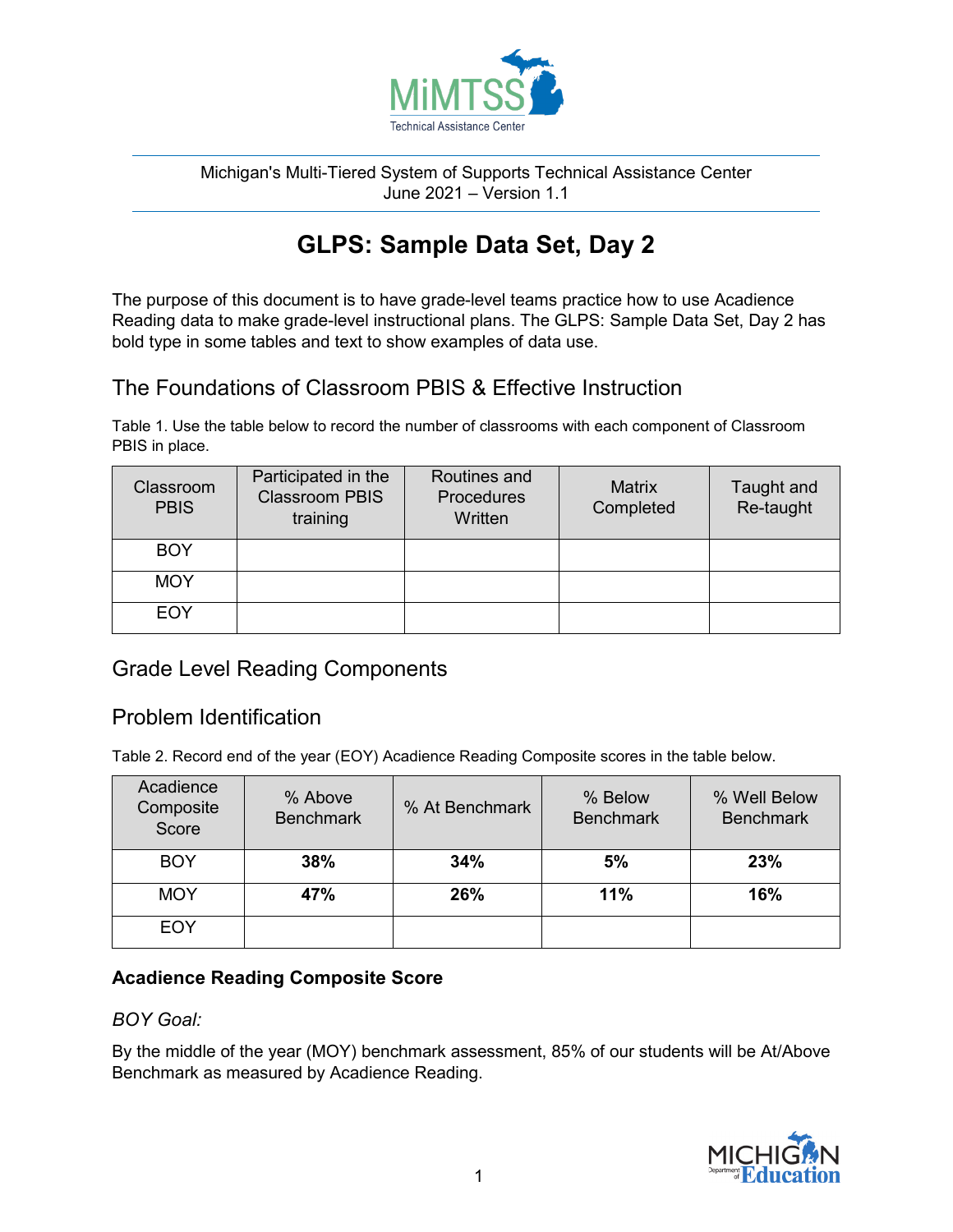Based on the BOY goal and the data added to Table 2, circle the best response below:

- We met our goal!
- We did not meet our goal, but we are on track to reaching it.
- We did not meet our goal, and we are not on track to reaching it.

#### *MOY Goal Update:*

By the end of the year (EOY) benchmark assessment, \_\_\_% of our students will be At/Above Benchmark as measured by Acadience Reading.

#### *EOY Update:*

Based on the MOY goal and the data added to Table 2, circle the best response below:

- We met our goal!
- We did not meet our goal, but we are on track to reaching it.
- We did not meet our goal, and we are not on track to reaching it.

# Problem Analysis

Table 3. Record each measure's score below that applies to your grade level.

| <b>Acadience Reading Measure</b>                                       | % At & Above<br><b>Benchmark</b> | Big Idea<br>(Instructional Focus)            |
|------------------------------------------------------------------------|----------------------------------|----------------------------------------------|
| <b>FSF: First Sound Fluency</b>                                        |                                  | <b>Phonological Awareness</b>                |
| PSF: Phoneme Segmentation Fluency                                      |                                  | <b>Phonemic Awareness</b>                    |
| <b>NWF CLS: Nonsense Word Fluency</b><br>Correct Letter Sounds         |                                  | Alphabetic Principle/Basic<br><b>Phonics</b> |
| <b>NWF WWR: Nonsense Word Fluency</b><br><b>Whole Words Read</b>       |                                  | Alphabetic Principle/Basic<br><b>Phonics</b> |
| <b>ORF Accuracy: ACADIENCE Oral</b><br><b>Reading Fluency Accuracy</b> |                                  | <b>Advanced Phonics</b>                      |
| <b>ORF Words Correct: ACADIENCE Oral</b>                               |                                  | Advanced Phonics, Fluency,                   |
| <b>Reading Fluency Rate</b>                                            |                                  | Vocabulary, Comprehension                    |
| Retell                                                                 |                                  | Comprehension                                |
|                                                                        |                                  | (Oral Reading)                               |
| Daze                                                                   |                                  | Comprehension                                |
|                                                                        |                                  | (Oral Reading)                               |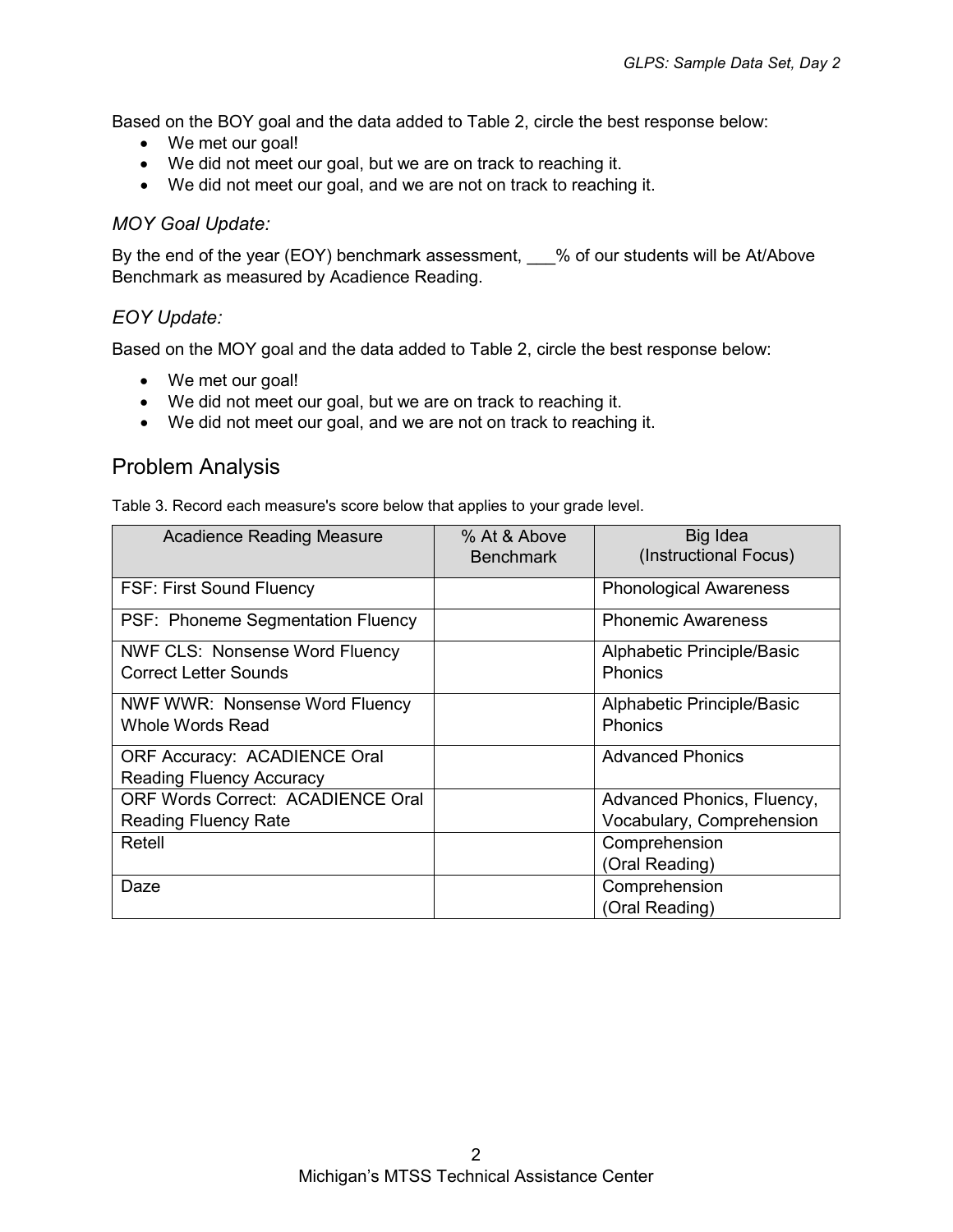### **Measure Specific Goal**

Table 4. Fill in the Acadience Reading Measure the team will be using to set a goal and complete the table with the measure-specific data.

| Acadience<br>Reading<br>Measure: | % Above<br><b>Benchmark</b>                             | % At Benchmark                                          | % Below<br><b>Benchmark</b>                            | % Well Below<br><b>Benchmark</b>                       |
|----------------------------------|---------------------------------------------------------|---------------------------------------------------------|--------------------------------------------------------|--------------------------------------------------------|
| <b>NWF WWR</b><br>&              |                                                         |                                                         |                                                        |                                                        |
| <b>ORF</b><br><b>Accuracy</b>    |                                                         |                                                         |                                                        |                                                        |
| <b>BOY</b>                       | 47%                                                     | 17%                                                     | 9%                                                     | 27%                                                    |
|                                  | 34%                                                     | 32%                                                     | 18%                                                    | 15%                                                    |
| <b>MOY</b>                       | <b>NWF WWR PM:</b><br>56%<br><b>ORF</b><br>Accuracy:43% | <b>NWF WWR PM:</b><br>27%<br><b>ORF</b><br>Accuracy:26% | <b>NWF WWR PM:</b><br>9%<br><b>ORF</b><br>Accuracy:11% | <b>NWF WWR PM:</b><br>8%<br><b>ORF</b><br>Accuracy:20% |
| <b>EOY</b>                       |                                                         |                                                         |                                                        |                                                        |

#### *BOY Measure Specific Goal(s):*

By January, 95% of our students will be At/Above Benchmark as measured by this Acadience Reading Progress Monitoring Measure: NWF WWR (Whole Words Read).

By the middle of the year (MOY) benchmark assessment, 80% of our students will be At/Above Benchmark as measured by this Acadience Reading Measure: ORF Accuracy.

#### *MOY Measure Specific Goal(s) Update*:

Based on the BOY Measure Specific Goal, and the data added to Table 4, circle the best response below:

- We met our goal!
- We did not meet our goal, but we are on track to reaching it.
- We did not meet our goal, and we are not on track to reaching it.

By the EOY benchmark assessment, % of our students will be at At/Above Benchmark as measured by this Acadience Reading Measure: \_\_\_\_.

#### *EOY Measure Specific Goal(s) Update:*

Based on the MOY goal and the data added to Table 4, circle the best response below:

- We met our goal!
- We did not meet our goal, but we are on track to reaching it.
- We did not meet our goal, and we are not on track to reaching it.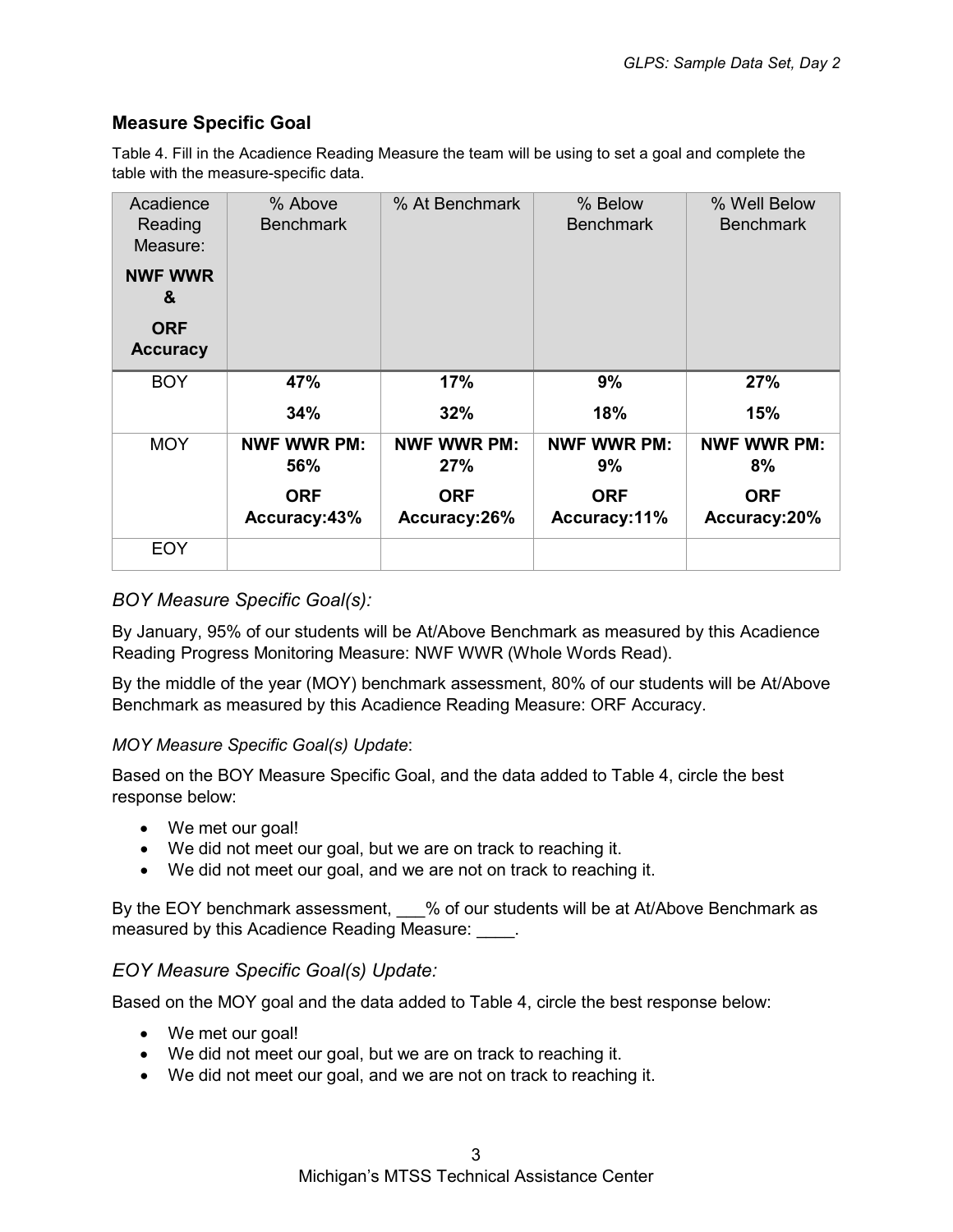# Plan Development

## **Grade Level Decisions**

The following are the grade level decisions made regarding:

- Core program and supplemental materials
- Instructional routine based on the focus
- Engagement strategy

### *Curriculum*

Table 5. Record grade level decisions related to curriculum in the table below

| <b>Curriculum Materials</b>                                                                  | <b>Grade Level Decision</b>                                                                                              |
|----------------------------------------------------------------------------------------------|--------------------------------------------------------------------------------------------------------------------------|
| Core reading materials that<br>all grade level teachers will<br>use                          | Use the core reading program as a starting place - even<br>though it is outdated.                                        |
| If needed, list any<br>supplemental materials all<br>grade level teachers may<br>need to use | Access to the decodable text (might have to use some<br>passages from Phonics for Reading to provide daily<br>practice). |

### *Instruction*

Identify the standard instructional routine agreed upon by the grade level team: Decoding Routine to be developed from scope and sequence of core reading program (make sure to include PA Warm Up with blend, segment, add, delete, and substitute).

#### *Environment (Engagement)*

Identify the agreed-upon category of engagement strategies that your grade level has committed to focusing on: Verbal responses.

### **Whole Group Differentiation for Instructional Focus**

Table 6. List each classroom teacher's name and how the standard instructional routine will be differentiated

| Grade/Classroom | Status Report %<br>At/Above<br><b>Benchmark</b> | Differentiation of the Instructional Focus Routine                                                                                                                                                                                                                            |
|-----------------|-------------------------------------------------|-------------------------------------------------------------------------------------------------------------------------------------------------------------------------------------------------------------------------------------------------------------------------------|
| Grade Level     |                                                 |                                                                                                                                                                                                                                                                               |
| <b>Metcalf</b>  |                                                 | Decoding routines led by a teacher with guided<br>practice & repetitions as needed. Then time to<br>practice with a partner is provided (strategic<br>partnerships.) Partners - read word lists and<br>decodable text together after developing<br>accuracy as a whole class. |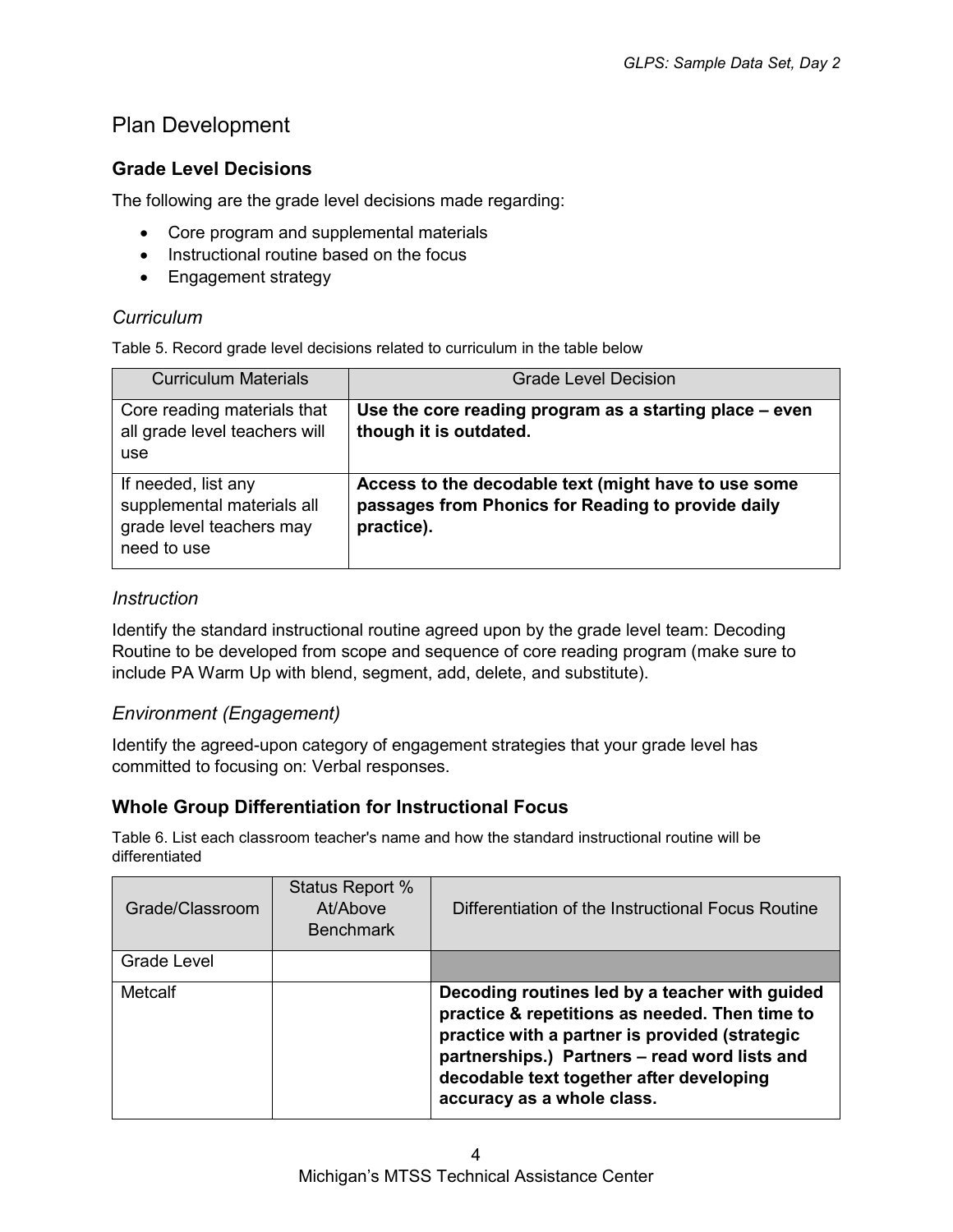| Grade/Classroom | Status Report %<br>At/Above<br><b>Benchmark</b> | Differentiation of the Instructional Focus Routine                                                                                                                                                                                                                                |
|-----------------|-------------------------------------------------|-----------------------------------------------------------------------------------------------------------------------------------------------------------------------------------------------------------------------------------------------------------------------------------|
| Vail            |                                                 | Decoding routines led by a teacher with whole<br>group practice & more repetitions. Many<br>opportunities to respond to build automaticity -<br>focus on Think Read and decodable text<br>practice. Once the group is responding<br>accurately, partner practice may be provided. |
| Whitmore        |                                                 | Decoding routines led by a teacher with guided<br>practice & repetitions as needed. Then time to<br>practice with a partner is provided (strategic<br>partnerships.) Partners - read word lists and<br>decodable text together after developing<br>accuracy as a whole class.     |

## **Small-Group Differentiation**

Table 7. List the agreed-upon materials that grade level teams will use to guide small group instruction for the instructional focus

| Instructional  |                                                                                                                               |                                                                                                                                      |                                                                                                                                     |                                                                                              |
|----------------|-------------------------------------------------------------------------------------------------------------------------------|--------------------------------------------------------------------------------------------------------------------------------------|-------------------------------------------------------------------------------------------------------------------------------------|----------------------------------------------------------------------------------------------|
| Focus          | <b>Well Below</b>                                                                                                             | <b>Below</b>                                                                                                                         | At                                                                                                                                  | Above                                                                                        |
| Phonemic       | PA Warm Up-                                                                                                                   | <b>PA Warm</b>                                                                                                                       | PA Warm Up -                                                                                                                        | PA Warm Up -                                                                                 |
| Awareness      | blending and<br>segmenting                                                                                                    | <b>Up-blending</b><br>and<br>segmenting                                                                                              | <b>Advanced</b><br>Skills (add,<br>delete,<br>substitute)                                                                           | <b>Advanced</b><br>Skills (add,<br>delete,<br>substitute)                                    |
| <b>Phonics</b> | Step #2 of<br><b>Decoding Routine</b><br>- Sound by<br><b>Sound/Continuous</b><br>to Think Read<br><b>Segment &amp; Spell</b> | Step #2 of<br><b>Decoding</b><br>Routine -<br><b>Spelling</b><br><b>Focused to</b><br><b>Think Read</b><br>Segment &<br><b>Spell</b> | Step #2 of<br><b>Decoding</b><br>Routine-<br><b>Spelling</b><br><b>Focused to</b><br>Think Read -<br>more<br>multisyllabic<br>words | Step #2 of<br>Decoding<br><b>Routine -</b><br>Think Read -<br>more<br>multisyllabic<br>words |
| Fluency        | <b>Practice reading</b><br>sounds, words, &<br>decodable text for<br>accuracy                                                 | <b>Practice</b><br>reading<br>words &<br>decodable<br>text for<br>accuracy                                                           | <b>Practice</b><br>reading<br>decodable text<br>for accuracy                                                                        | <b>Practice</b><br>reading<br>connected text<br>for accuracy                                 |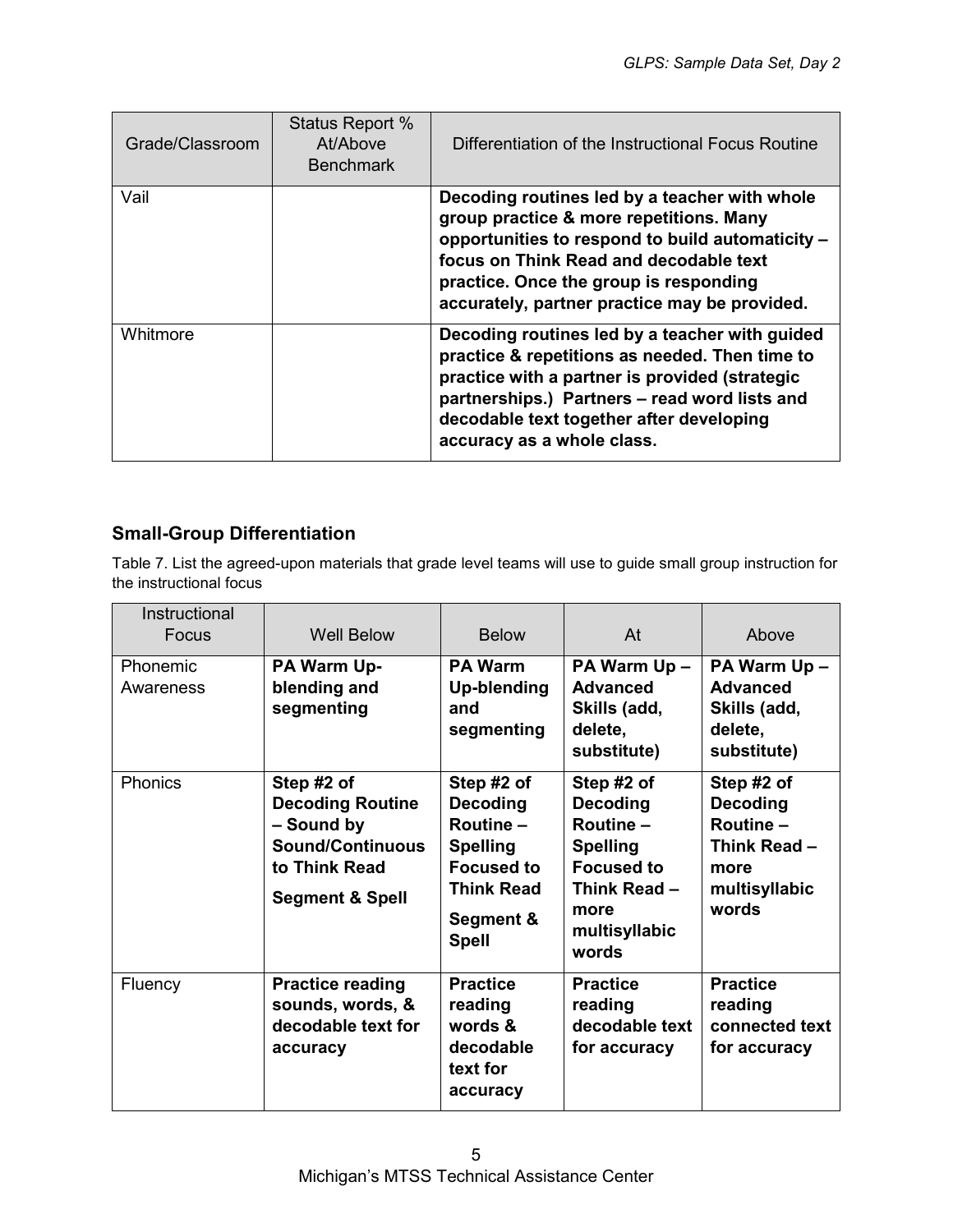| Instructional<br>Focus | <b>Well Below</b>                          | <b>Below</b>                                     | At                                                          | Above                                                             |
|------------------------|--------------------------------------------|--------------------------------------------------|-------------------------------------------------------------|-------------------------------------------------------------------|
| Comprehension          | <b>Basic retell from</b><br>decodable text | <b>Basic retell</b><br>from<br>decodable<br>text | After reading<br>questions -<br>sentence<br><b>starters</b> | After reading<br>questions -<br>sentence<br>starters if<br>needed |

# Plan Implementation & Evaluation

Ongoing team meetings will use the action plan below to review the tasks that connect to the grade-level goals and instructional plan.

Table 8. Capture the grade level team actions below and use the list to guide the ongoing team meeting and discussions

| <b>Action Item</b>                                                                                 | Who Will Do It?                                                   | By When?                                            | <b>Status</b>                                                     |
|----------------------------------------------------------------------------------------------------|-------------------------------------------------------------------|-----------------------------------------------------|-------------------------------------------------------------------|
| See if the team could<br>use a $\frac{1}{2}$ to a full day<br>of planning for<br>decoding routines | Principal & 2nd-<br>grade team                                    | <b>ASAP</b>                                         | Done - Meeting<br>Nov 13 full day                                 |
| Make sure all<br>teachers are trained<br>in PA Warm-Ups                                            | <b>Reading Specialist &amp;</b><br>2nd-grade team                 | <b>ASAP</b>                                         | In progress –<br>modeling in<br>classrooms on<br>Nov <sub>1</sub> |
| The team divides up<br>lessons from core to<br>write decoding<br>lessons                           | Vail & Whitmore -<br>Les 3, 4<br>Metcalf & Rdg Spec -<br>Les 5, 6 | <b>Share at next</b><br>ongoing meeting on<br>11/30 | In progress                                                       |

Communication is also a vital step in the process. The team shares specific celebratory successes, identifies potential barriers, and seeks insight and support from the School Leadership Team to help solidify the plan.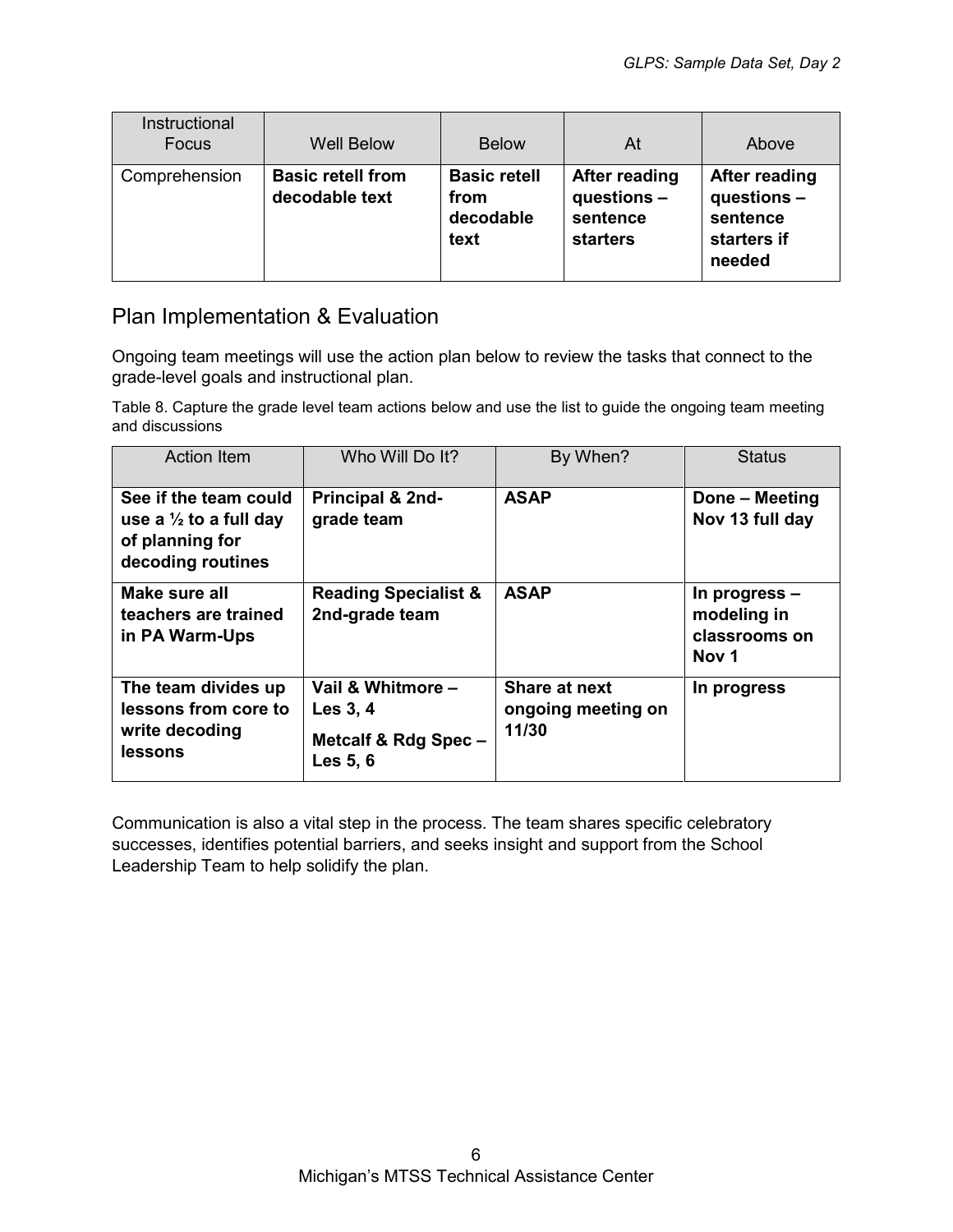Table 9. Capture communication items to share with the School Leadership Team regarding the grade level instructional plan

| <b>Communication Update</b>                                                                                                    | Who Will Do It?  | By When?                   | <b>Status</b> |
|--------------------------------------------------------------------------------------------------------------------------------|------------------|----------------------------|---------------|
| Our goals have been set,<br>and our action plan is<br>taking shape!                                                            | <b>Principal</b> | <b>Next SLT</b><br>meeting | In progress   |
| The core program is out of<br>date – we are making due<br>but wanted the team to<br>know we see gaps in<br>foundational skills | <b>Principal</b> | <b>Next DIT</b><br>meeting | Not yet       |



Figure 1.Use this Effectiveness of Instructional Support Report to complete the table and review the following questions.

Table 10. Complete the table below to answer the question: How effective is our support for students who start the year scoring at/above benchmark?

| <b>BOY</b>                                  | BOY-MOY                                    | <b>MOY-EOY</b>                             |
|---------------------------------------------|--------------------------------------------|--------------------------------------------|
| % of Students At/Above<br><b>Benchmark:</b> | % of students still At/Above<br>Benchmark: | % of students still At/Above<br>Benchmark: |
| Did we meet the goal of<br>maintaining 95%? | Circle: Yes or No                          | Circle: Yes or No                          |